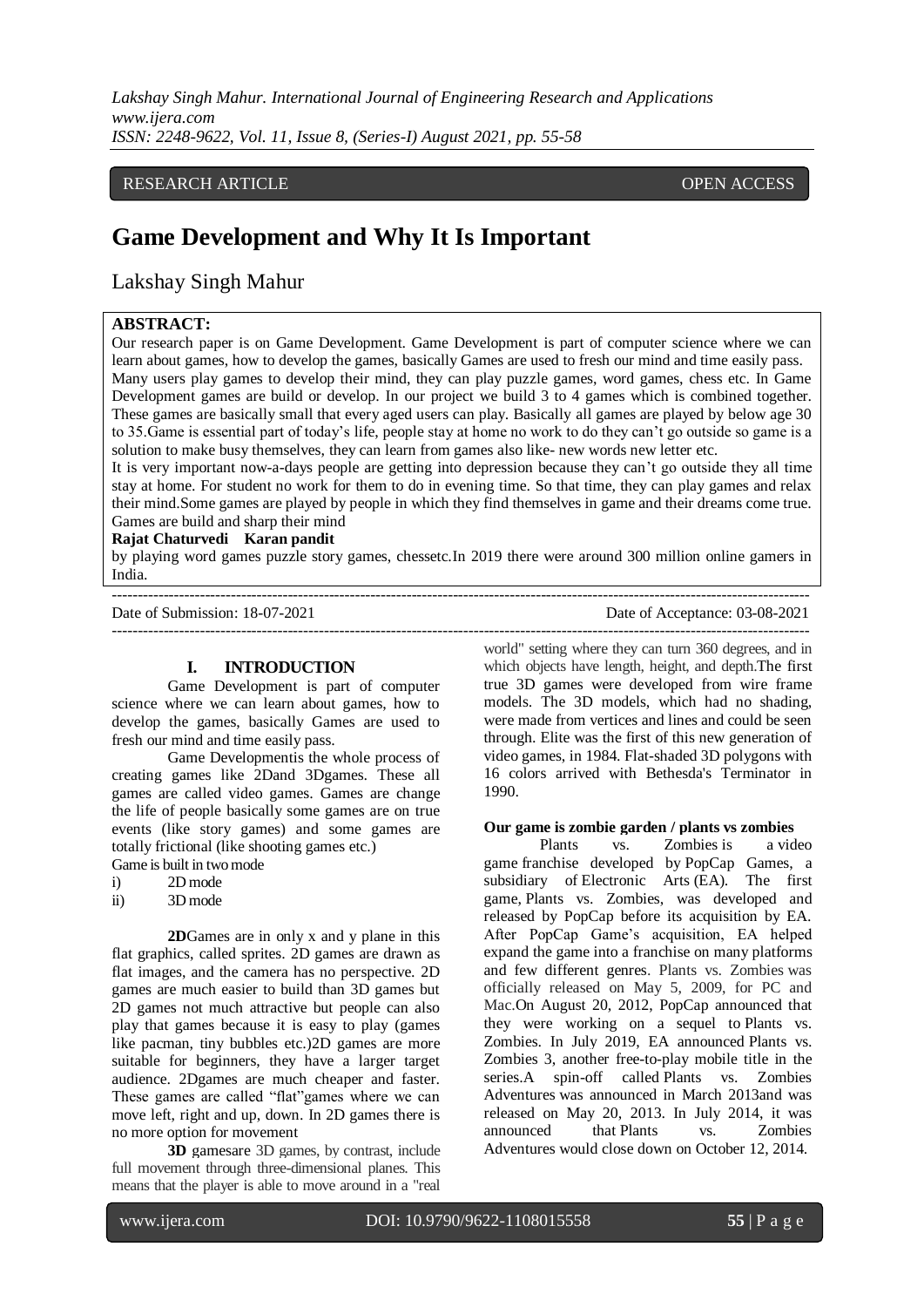#### **About the game**

In this there are plants which is choose by user to destroy the zombies. Plants are used to secure the player's gate. Plants are shooting the zombies if all the zombies are killed then the player get win or go to next level. If zombies are destroyed all the plants, then player loss the game. This game is very interesting game

#### *SURVEY*

The British Games Institute (BGI) was set up to support video game culture in 2019.The UK has the sixth largest games market globally, with 37.3 million people playing games. It is unsurprising that the video games industry generates considerable revenue.

Almost all boys(95.6%) responding to the survey said they play video games, while two-thirds girl (65.2%) respondents were video game players.

In 2016, India had about 201 million users of mobile games across the country. This was projected to reach about 370 million users by the year 2022, marking a considerable increase in the number of users. Overall, Indians preferred to use the mobile games than computer or console games.

Like [China](https://en.wikipedia.org/wiki/China) and South Korea, India is experiencing strong growth in [online gaming.](https://en.wikipedia.org/wiki/Online_game) With between 35-50 million internet users, the country is attracting interest from the online [video game](https://en.wikipedia.org/wiki/Video_game_industry)  [industry.](https://en.wikipedia.org/wiki/Video_game_industry) One of the factors driving the growth of the video game market is its large number of [cyber](https://en.wikipedia.org/wiki/Cyber_caf%C3%A9s)  [cafes](https://en.wikipedia.org/wiki/Cyber_caf%C3%A9s) with more than 100,000 in 2006, 40% of which are used to play online. In 2008, there were 180,000 cyber cafes in India but by 2017, it declined to 50,000 one of primary reasons for decline was rules of [IT Act,](https://en.wikipedia.org/wiki/Information_Technology_Act,_2000) which caused licensing issues and other restrictions.

Many studios in India derive most of



their [income](https://en.wikipedia.org/wiki/Income) from [outsourcing](https://en.wikipedia.org/wiki/Outsourcing) to foreign companies. Although there are a few studios working on their own titles, most of the studios are mobile based. There are a few studios working on larger projects on PC and console like Bangalore based Tentworks Interactive. Video gaming is growing very quickly especially in the mobile space with the advent of [cheap and affordable smartphones.](https://en.wikipedia.org/wiki/Smartphone) A recent survey has found that [women mobile gamers](https://en.wikipedia.org/wiki/Mobile_gaming) are actually more active than men in India. During the lockdowns of 2020 there was an increase in the amount of mobile gamers in India.Online gaming in India was estimated at  $\Box 6,200$  crore market with an estimated 300 million gamers.

[PUBG Mobile](https://en.wikipedia.org/wiki/PUBG_Mobile) became the most popular online game in India in 2018, as of January 2020, India became PUBG Mobile's largest market in the world with 116 million downloads, which is 21% of 555 million PUBG Mobile players worldwide.

#### *GAMEDEVELOPMENT MODELS*

There are a lot of proposed software/game development lifecycle models which follow a specific life cycle during the process of development. These models are also termed as **Process & Development Models**. All these models follow a chain of steps in a circular formation, which is unique to its type for ensuring success in its development stage.

Waterfall Model

It is the oldest and most frequently used model Waterfall Model**.** It is the oldest and most frequently used modelThis model was very popular during early(1980's to mid 90's) game developments when the requirements were constant through the development. But these days, requirements change every day, hence following this model is not a good choice. It can be used for small game projects.

#### Spiral Model

This one is a flexible model. The spiral model has a repetitive approach, going forward in a circular manner where the project passes through four phases over and over in the form of a spiral, until it reaches the completion, hence allowing several rounds of refinement



www.ijera.com DOI: 10.9790/9622-1108015558 **56** | P a g e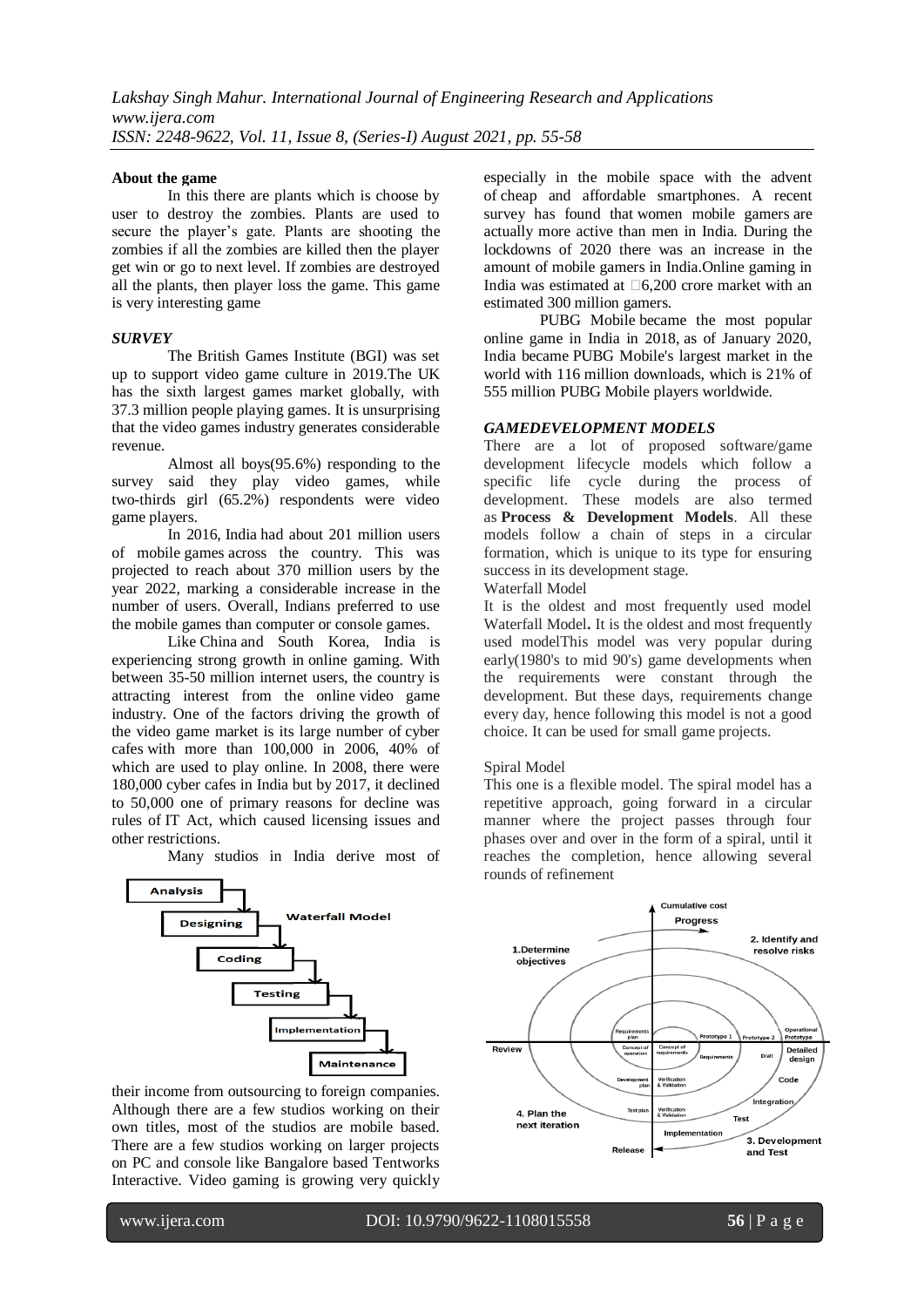In Game development, the typical steps in a Spiral Lifecycle Model are:

1. Design and Planning

2. Implement the plan or in other words code the Game.

3. **Play Test**: This involves playing the game and analysing it for improvements, looking for bugs/issues etc.

4. Evaluation of the current progress. Understanding what we did right, what we did wrong, and with new point of observations, move back to step 1.

Iterative Model

Here instead of beginning with fully known requirements, you can also start implementing a set of software requirements, testing, evaluating and plug-in further requirements after an iteration. During each iteration, new version of the game gets produced. This rinsing and repetition goes on until the complete project is ready.



**Iterative Model Design** 

V-Shaped Model

This model is also called the Verification and Validation model and this model was born out of the Waterfall model and has the characteristics of a parallel running testing activity during each of its development stages. Like the waterfall model, each stage of V-shaped model is dependent on its previous stage. This model plays its role perfectly when all the requirements are clear beforehand, as it's very difficult to have a backward movement for making any changes

Big Bang Model

It doesn't totally follow the SDLC methodologies or in other words this model does not follows any specific process, and very small amount of time is spent on planning and designing this model at the time of game development. A bulk amount of resources are focused towards development. This is one of the uncommon methodologies normally used for small projects where only two to three developers are working for developing a game.

Agile Model

In this model, the product is broken down into a set of features, and hence it is used for quickly delivering a working product and so considered as a very rational development method. This model generates ongoing releases of your project, each having small and incremental changes updated from the previous released version. At each cycle, the project is tested and then released.

#### **II. DISCUSSION**

It feels like new studios and student developers struggling to make their first successful game, are emerging on a near-daily basis. While it's true that we all love a good success story, it's equally true that many folks both within and outside the industry fail to understand why a given title has achieved significant success. Video games are definitely an art. In my opinion, this isn't debatable; we're well past this point now. Like any art form, game creation is typically driven by great passion it's this passion which has fuelled many thousands of people to embark on their own development projects. Every developer has their own game they want to make and a story around how they broke into the game industry. I've spoken to two developers who quite literally lived in a treehouse for years in order to make their first game. There was the creator who started a project due to a neardeath experience. There was even one group who covertly built their game at school when nobody was around. This is especially true if we only think about games as works of art that aren't subject to very specific constraints and practical considerations. What do I mean by "science of game design"? I'm referring to fundamental concepts that contribute to the effectiveness of a game's design concepts that are not subject to an individual's taste of opinion, at least, not as much as something like art or music. No, these are concepts that are more logical in nature and are based on sound, testable hypotheses. In the last seven years, I've interviewed more than 400 developers and industry folks. I've spoken to people like Fred Ford, Paul Richie, Edmund McMillan, Zach Barth, and other developers who "made it" in the game industry. Conversely, I've also interviewed many developers who spent years building games only to have them crash and burn commercially; many of these were incredible, innovative games that most gamers have never heard of (and certainly never played). I never cease to feel great sadness at these "failures", especially after talking to their creators. It may sound like I'm painting a grim picture. And I suppose I am in one way: I'm attempting to highlight the importance of understanding the science of game design in an effort to more